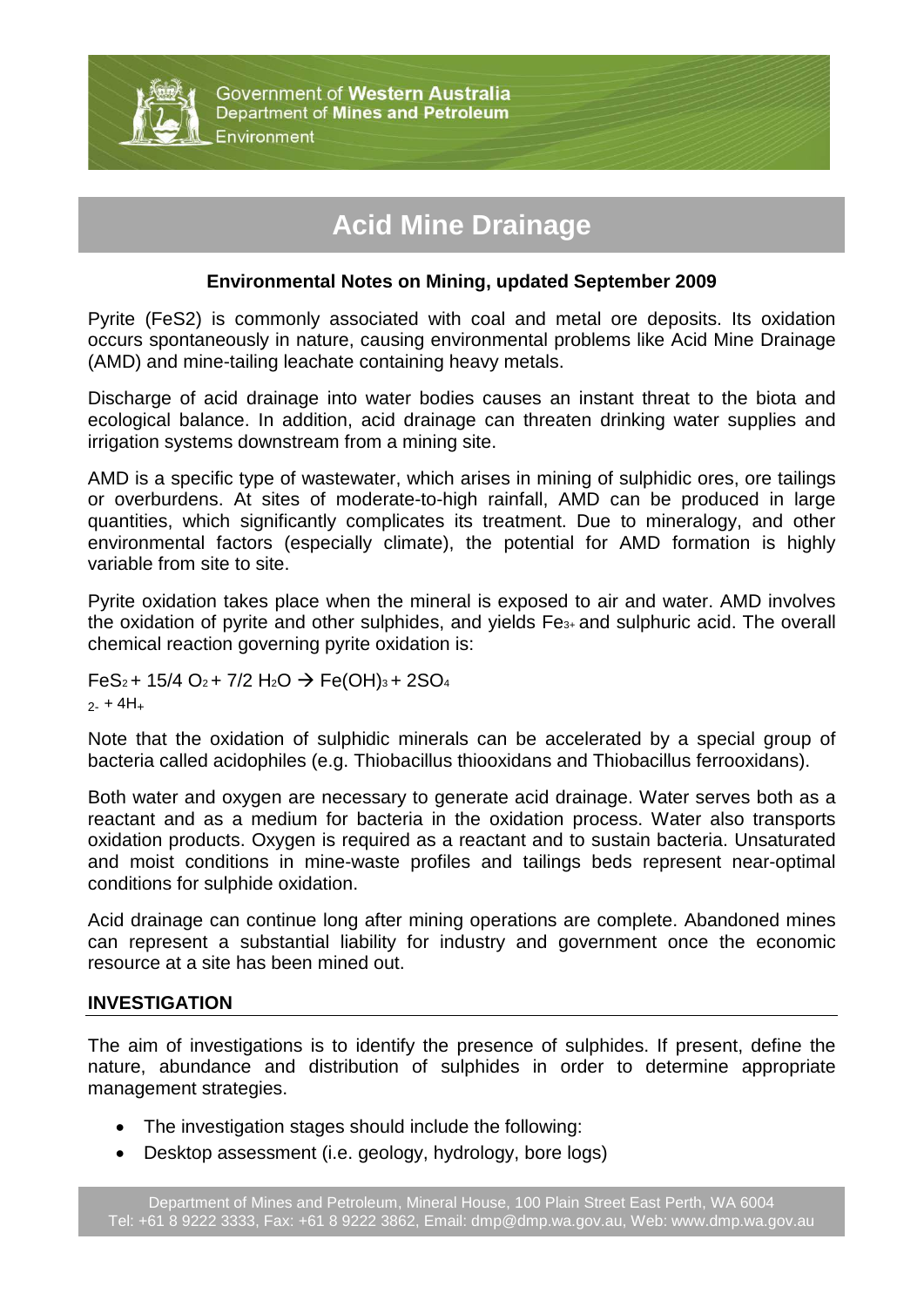

- Sampling
- Laboratory analysis
- Report (including an appropriate management plan)

## **SAMPLING**

Selection of the samples (e.g. drill core, drill cuttings) has important implications for subsequent testing for potential acid formation.

The purpose of testing rock material is to classify the rock material, which in turn facilitates appropriate planning measures for the mine waste. Samples must be selected to characterize both the type and volume of rock materials and also to account for the variability of materials that will be exposed during the life of the mine. It is also important to identify and quantify low sulphidic materials as well as alkaline materials. Plan views and geological cross sections will give a good understanding of the local geology which should be used to show the spatial distribution of samples within the major rock units and major forms of mineral alteration.

Mining for sand or mineral sands is more like to follow the Acid Sulfate Soils (ASS) sampling methodology. Department of Environment and Conservation developed a series of guidelines for the assessment and management of ASS.

Other factors to consider in a sampling programme include: the method of sample collection; length of time samples have been stored, and storage conditions. Each of these factors can affect the physical and chemical characteristics of the samples. If samples are collected from drill cores, contamination may be a problem if a lubricant was used. Samples collected from cores exposed to the environment may be physically and /or chemically altered.

## **LABORATORY ANALYSIS**

A geochemical testing programme is generally performed on samples of mine waste to determine the current and potential long-term geochemical characteristics of the waste material.

There are a number of procedures to determine the acid forming capacity of mine waste materials. The basic screening tests are:

- $\bullet$  pH:
- Electrical-Conductivity (EC);
- Acid-Base Accounting (ABA);
- Multi-element composition; and
- Mineralogy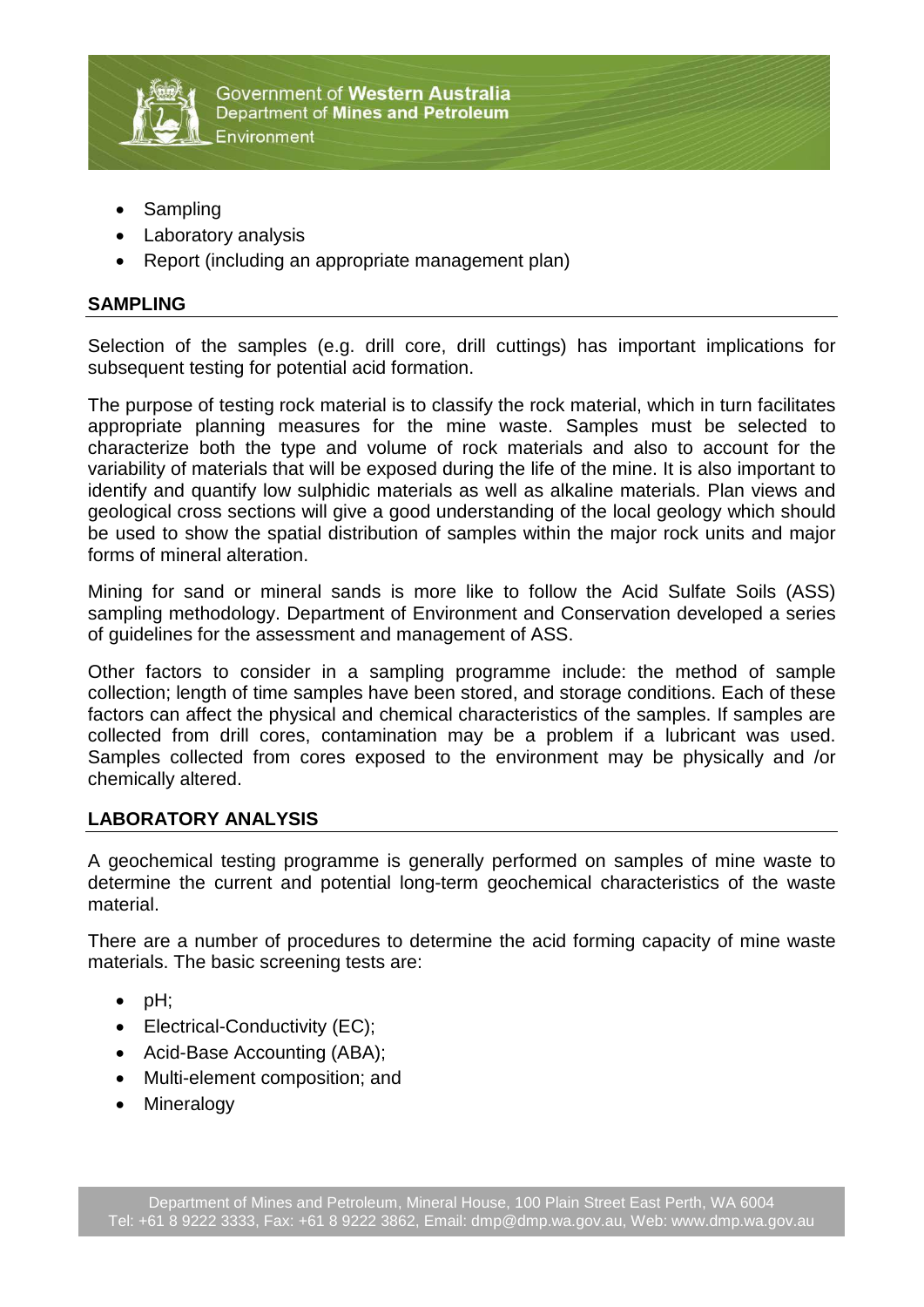

The ABA evaluates the balance between acid generation processes and acid neutralizing processes. The values arising from the ABA are referred to as the maximum potential acidity (MPA) and acid neutralising capacity (ANC).

These methods are called static tests because they represent a single measurement in time.

Kinetic tests (i.e. column tests) attempt to mimic natural oxidation reactions of the field settings. They are used to measure sulphide reactivity and weathering behaviour, including oxidation rate and metal leaching. These tests typically use a larger sample volume and require a much longer time for completion than for static tests.

## **ANALYSIS RESULTS**

In terms of acid forming capacity, mine waste materials may be classified as:

- Non-Acid Forming (NAF)
- Potentially Acid Forming (PAF)

There are varying criteria for distinguishing NAF and PAF classifications. For example, PAF classification criteria often used at mining operations include:

- NAF: ANC/MPA $*$  ratio  $\geq 2$ .
- PAF: ANC/MPA ratio < 2.

## *\*MPA: It is calculated from (Total %S) x 30.6 where MPA (like ANC) is expressed in kg H2SO4/tonne.*

Material classification must be performed prior to the proposed excavation. This information is required to enable the planning of preventative measures (e.g. selective handling, burial or isolation). In this manner costly long-term mitigation programmes are avoided.

#### **MANAGEMENT PLAN**

There are a great variety of strategies available to prevent or mitigate the impact of AMD. These include avoidance of disturbance, dry covers, underwater storage, neutralization and collection and treatment.

Each of these strategies targets a different aspect of AMD, uses different mechanisms or processes and varies in its effectiveness.

Avoidance of disturbance of a potential acid forming material is always the preferred option. PAF materials are inert as long as they are not exposed to oxygen and water. If disturbance is inevitable, minimisation of acid drainage requires control of oxygen diffusion, water infiltration and neutralisation of existing and potential acidity.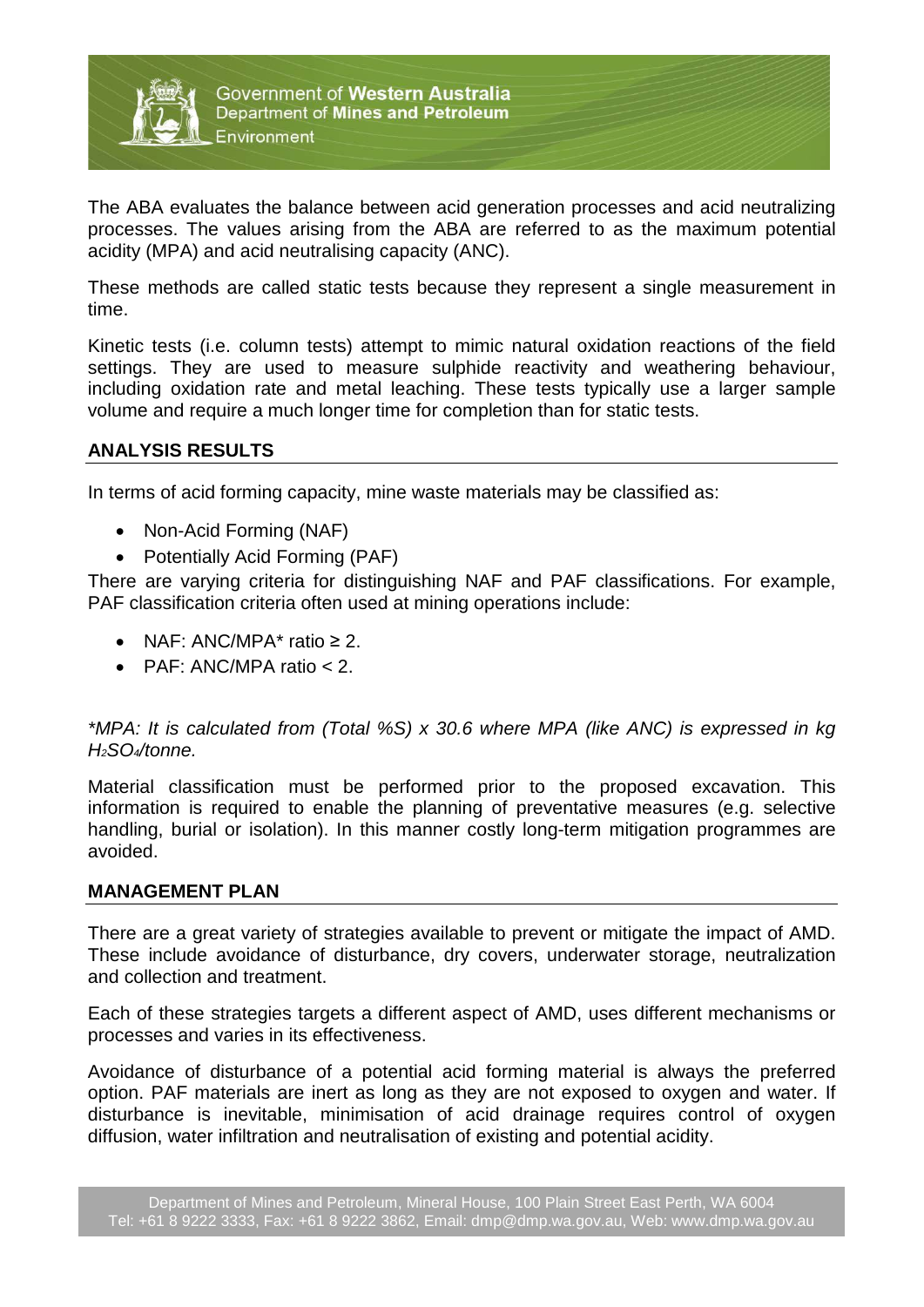

There are basically two types of covers: wet covers and dry covers. The most common type of wet cover is underwater placement. The most common type of dry cover is the impermeable barrier, such as a multi-layer barrier. The climatic setting and topography of the mine-site has a direct bearing on the choice of either wet cover or dry cover for the long-term containment of sulphidic materials.

## **Dry Cover System**

Implementing a dry cover system is a common AMD prevention and control technique. The objectives of a dry cover system are to minimise the influx of water and provide an oxygen barrier. Apart from these functions, dry covers should be resistant to erosion and should provide support to vegetation. For example, a low permeability layer, typically achieved through compaction of local borrow material, is placed directly on the underlying waste. The objective is to provide a hydraulic barrier to percolation of water. A noncompacted layer must overlay the compacted layer. Its objective is to establish a sustainable vegetation cover and at the same time reduce the net percolation. Additional design objectives for dry cover systems placed on reactive tailings and waste rock, may consider oxygen consumption (organic cover materials) and reaction-inhibiting materials (e.g. limestone).

Several factors influence the design objectives of a dry cover system. The key factors are climate conditions, waste material reactivity and type of waste material. Reactive waste will usually indicate that a higher quality cover system is required to control further reactions.

Successful long-term cover performance requires pro-active detection and resolution of problems prior to significant environmental impacts. This involves monitoring, maintenance, repair and contingency plans. When considering AMD management, best environmental practice requires site-specific adaptation of local resources and environment conditions.

#### **Water Cover Systems**

An alternative to prevent AMD is to bury PAF material under water. The water will work as an oxygen barrier. The dissolved oxygen concentration in water is 8.6mg/L at 25ºC, which is approximately 25000 times lower than in the air. Organic matter and other reduced compounds can rapidly consume the dissolved oxygen in the water, which is then not available for sulphide oxidation. Concerns to be addressed include the potential delay in attaining full submergence, the potential overtopping of the water-storage structure, water level fluctuations and the eventual loading and discharge locations. It is important to ensure that all PAF material must be permanently covered by at least two meters of water.

The use of natural or artificial lakes for disposal of PAF material may compromise other beneficial uses (e.g. recreational lake or aquaculture).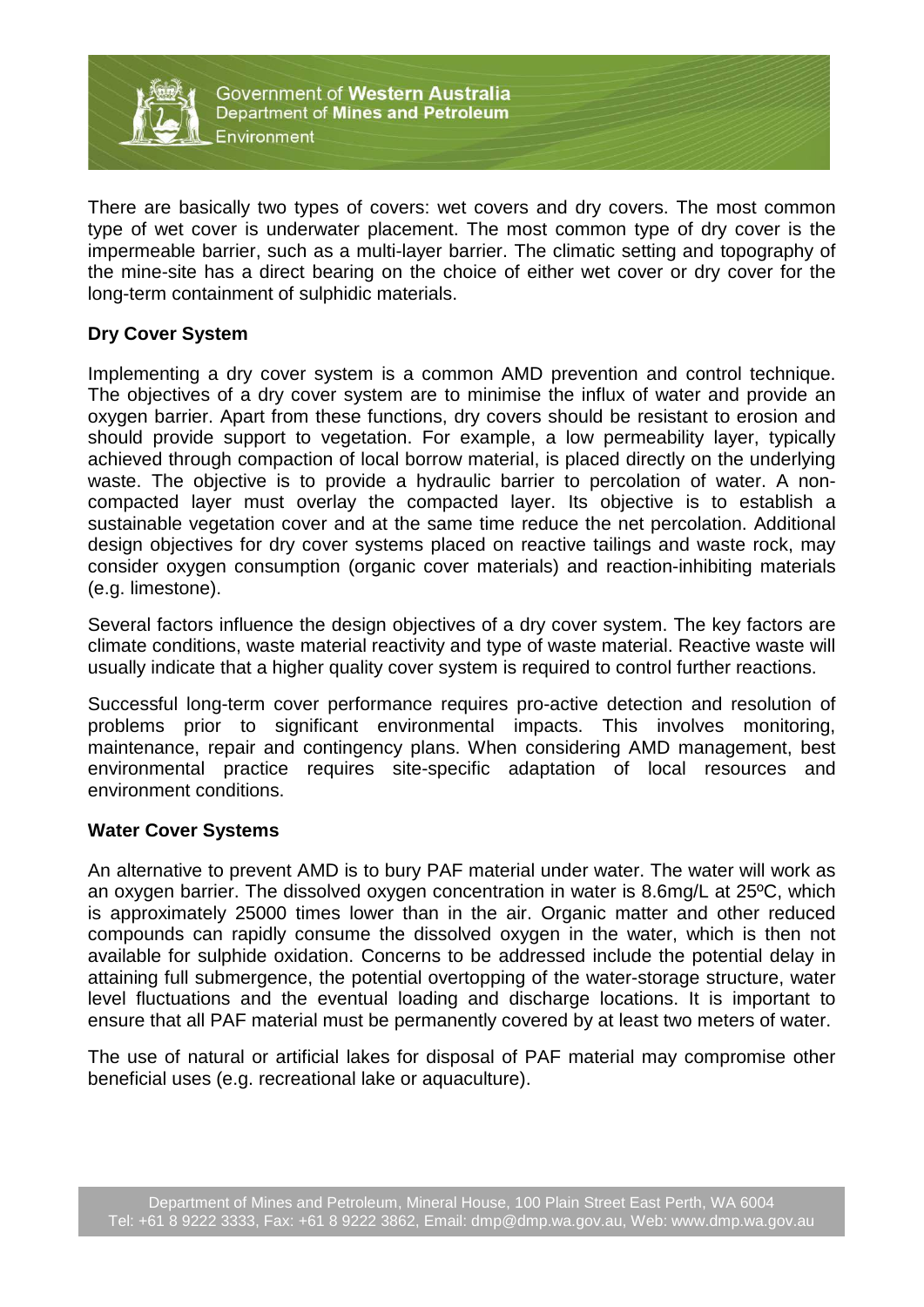

#### **Neutralization**

The degree of contamination resulting from the tailings oxidation depends on the buffering capacity of the system. If there is significant alkalinity in the tailings, the acidity released during sulphide oxidation will be neutralized. At near neutral pH, aqueous metals tend to precipitate as hydroxide. Metals may also adsorb onto surfaces of these newly formed precipitates.

The utilization of limestone (crushed CaCO<sub>3</sub>) and similar alkaline reagents has proven to be at least effective in increasing the pH and thereby precipitating and immobilizing metals.

Note: Where possible, outline volumes and approximate mining sequence for different materials, and how they will be handled and disposed. Factors to consider will vary depending on the waste material, features of the site, and the depositional environment.

#### **Contact**

[Department of Mines and Petroleum](http://www.dmp.wa.gov.au/) Mineral House, 100 Plain Street East Perth, WA 6004 Tel: +61 8 9222 3333 Fax: +61 8 9222 3862 Email: [dmp@dmp.wa.gov.au](mailto:dmp@dmp.wa.gov.au)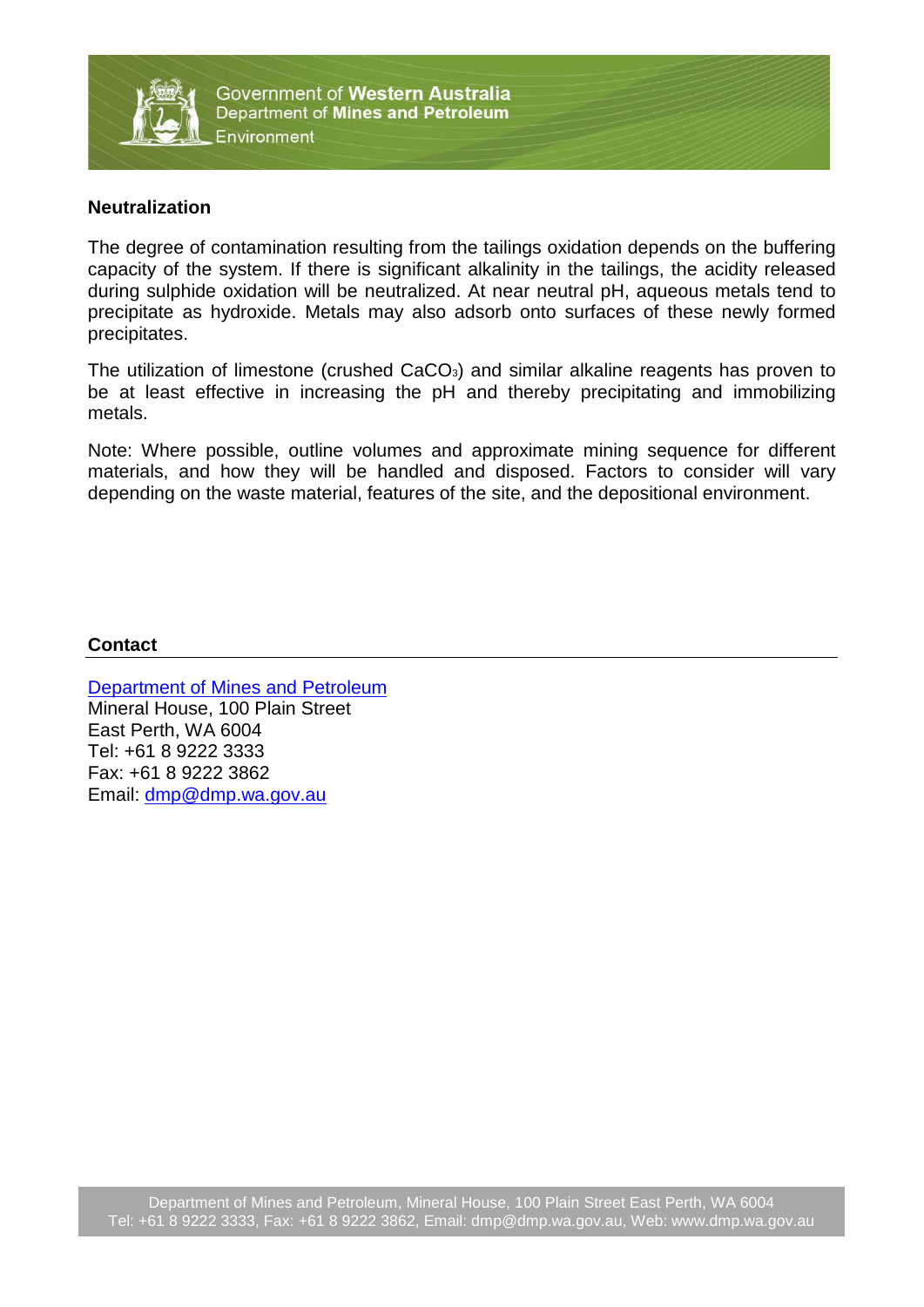

Government of Western Australia Department of Mines and Petroleum Environment

### **FIELD PERFORMANCE MONITORING**

A monitoring programme is required to develop an understanding of the key processes and to verify the predicted performance of the mitigation strategy. The monitoring programme should provide information during mining life and following mine closure.

Hydrogeological investigations can determine the best location for construction of monitoring bores and may help to predict the impact of the transport of sulphidic materials or metals mobilised into the groundwater.

Monitoring bores should be installed in the aquifer down gradient side of the waste dump and monitored for pH and heavy metals (Figure 1). The results of analysis of monitoring bores should be compared with background values to determine whether AMD is being generated.

Australian and New Zealand guidelines for fresh and marine water quality (ANZECC 2000) provide a list of trigger values for contaminants (i.e. heavy metals and pH) at alternative levels of protection.

It is recommended to include a section with cumulative waste characterization and drainage monitoring records in the Annual Environment Report (AER)





#### **REFERENCES**

- Best Practice Environmental Management in Mining Managing sulphidic mine wastes and acid drainage 1997, Environment Australia.
- Technical Document Acid Mine drainage Prediction (December 1994), US Environmental Protection Agency, Washington, DC.
- ARD Test Handbook 2002, AMIRA International, Melbourne.
- CANMET CETEM Manual on Cover System Design for Reactive Mine Waste (June 2002), O'Kane Consultants Inc,Saskatoon, Canada.

Department of Mines and Petroleum, Mineral House, 100 Plain Street East Perth, WA 6004 Tel: +61 8 9222 3333, Fax: +61 8 9222 3862, Email: dmp@dmp.wa.gov.au, Web: www.dmp.wa.gov.au